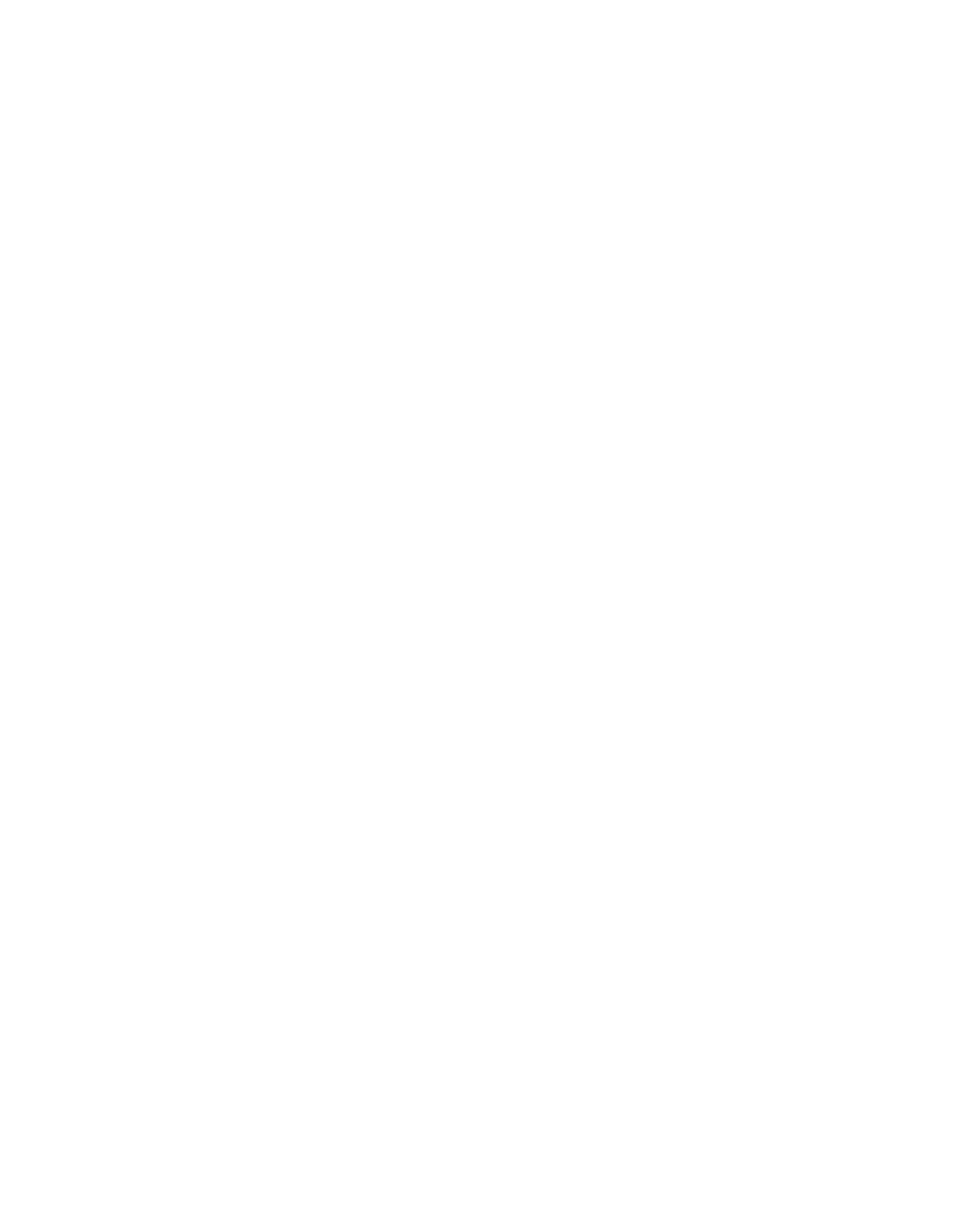## **ROUTE**

Transportation & Land Use Study . Recommended Transportation and Land Use Plan

## **ROUTE 7 REGIONAL MOBILITY AND SAFTEY IMPROVEMENT INITIATIVE**

|                                                                        |                                                                                                                                                      | <b>ORDER-OF-</b>                                                     |                                                                                                                                                                                                              |
|------------------------------------------------------------------------|------------------------------------------------------------------------------------------------------------------------------------------------------|----------------------------------------------------------------------|--------------------------------------------------------------------------------------------------------------------------------------------------------------------------------------------------------------|
| <b>IMPROVEMENT</b>                                                     | <b>DESCRIPTION</b>                                                                                                                                   | <b>MAGNITUDE COST</b>                                                | <b>COST ASSUMPTIONS/ CALCULATIONS</b>                                                                                                                                                                        |
| <b>Construct additional</b><br>southbound lane                         | Include with State Project No. 102-305<br>to provide lane continuity in southbound<br>direction throughout Wilton                                    | \$750,000                                                            | Approximately 2,000 LF of new lane at \$375/LF.                                                                                                                                                              |
| Shoulder upgrades                                                      | Provide 5-foot shoulder wherever possible<br>to provide improved sightlines, increased<br>capacity, and better bicycle accommodations                | \$350,000                                                            | 12 miles restriping with spot improvements. No additional widening due to cost<br>and impacts. \$2/LF for removal and restriping = \$253,440; contingencies $@31\% =$<br>$$78,567$ ; total cost = \$332,000. |
| <b>Advance State</b><br><b>Project No. 102-305</b>                     | Intersection improvements between Grist<br>Mill Road and Route 33 in Wilton -<br>currently on hold due to funding constraints                        | \$1.875 million                                                      | \$875,000 at Grist Mill Road; Approximately \$1 million for remaining five<br>intersections. Does not include costs to property impacts.                                                                     |
| Route 7 at<br>Route 107                                                | Additional turn lanes and signal<br>modifications                                                                                                    | \$1.525 million                                                      | Privately funded as part of Georgetown Redevelopment project - from STC<br>documentation                                                                                                                     |
| Route 7 at<br><b>New Road</b>                                          | Signal modifications                                                                                                                                 | Negligible - regular<br>maintenance                                  | Monitor signal operations and modify when volumes warrant signal modifications                                                                                                                               |
| <b>Access management</b><br>strategies                                 | Enhance access design criteria in the zoning<br>regulations and work to implement Curb Cut<br>Plans over time                                        | Negligible                                                           | Implement curb cut plans over time as site plans are submitted to town                                                                                                                                       |
| <b>Enhancement Study</b>                                               | <b>Route 7 Link Service</b> Conduct study to explore enhancements in<br>Route 7 Link service                                                         | \$50,000 study cost;<br>capital and operating<br>costs TBD PER study | Include study of bypass lanes; planning study only, no design.                                                                                                                                               |
| <b>Bus Prioritization</b>                                              | Special bypass lanes and signal prioritization<br>systems to allow bus travel to avoid<br>intersection congestion and delay                          | \$600,000 based on<br>20 intersections                               | Construction costs based on \$30,000/intersection. Study feasibility as part Route 7<br>Link Service Enhancement Study.                                                                                      |
| <b>Village/Corridor</b><br><b>Branding</b><br>"Ethan Allen<br>Highway" | Use of signage and other promotions to<br>strengthen identity of community nodes.<br>Brand Route 7 corridor. Develop marketing<br>strategy and plan. | varies                                                               | Draft villages 'marketing' plan; Consider design competition or hiring a consultant to<br>develop branding program                                                                                           |
|                                                                        |                                                                                                                                                      | \$3,625,000                                                          | Does not include construction costs for Route 7 ant 107 which is expected to be<br>privately funded through STC process.                                                                                     |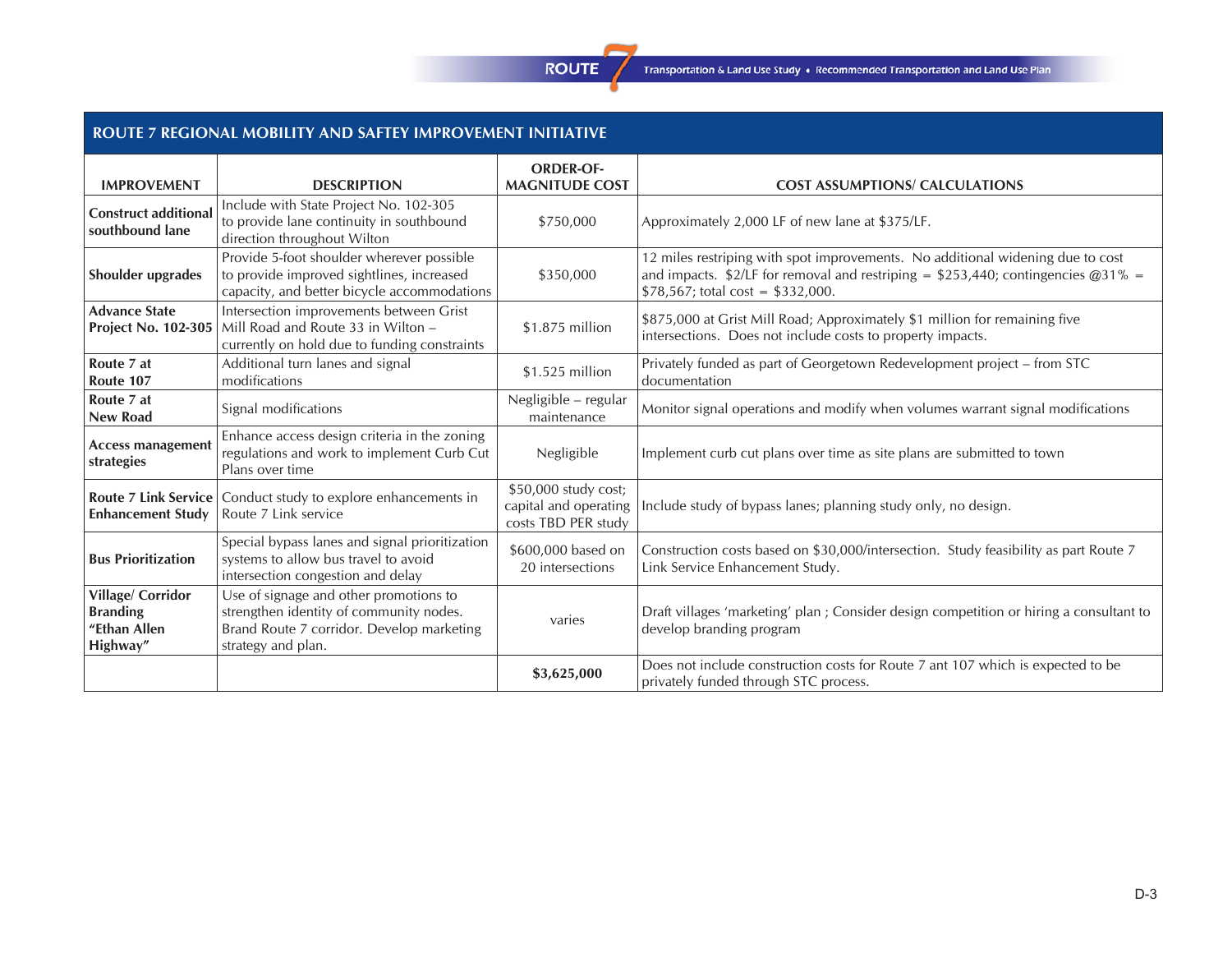## **BICYCLE AND PEDESTRIAN INITIATIVE**

**ROUTE** 

| <b>IMPROVEMENT</b>                                                 | <b>DESCRIPTION</b>                                                                                                                   | <b>ORDER-OF-</b><br><b>MAGNITUDE COST</b> | <b>COST ASSUMPTIONS/ CALCULATIONS</b>                                                                                       |
|--------------------------------------------------------------------|--------------------------------------------------------------------------------------------------------------------------------------|-------------------------------------------|-----------------------------------------------------------------------------------------------------------------------------|
| <b>Shoulder Upgrades</b>                                           | Provide 5-foot striped shoulder along entire<br>corridor where possible with bicycle-friendly<br>drainage structures and maintenance | \$350,000                                 | 12 miles restriping with spot improvements. No additional widening due to impacts.<br>Cost included in Regional initiative. |
| <b>Bicycle</b><br><b>Accommodations at</b><br><b>Intersections</b> | Construct advanced stop bars and bicycle<br>pockets at signalized intersections                                                      | \$100,000                                 | Cost associated with restriping and relocating of magnetic detection strips.                                                |
| <b>Bicycle Signage</b><br>Program                                  | Install bicycle route markers and bicycle<br>warning signs along corridor                                                            | \$10,000                                  | Bicycle Route markers should be placed on existing State Route marker signs. New<br>warning signs                           |
| <b>Bicycle Racks/</b><br><b>Secure Shelters</b>                    | Install well-designed bicycle racks in village<br>centers and train stations                                                         | \$10,000                                  | Assumes 20 racks in focus areas and train stations at \$500/each                                                            |
| <b>Norwalk River</b><br><b>Valley Trail</b>                        | Advance multi-purpose off-road Norwalk<br>River Valley Trail concept into design and<br>construction                                 | Construction costs<br>TBD based on study  | Trail routing study to be initiated soon by Norwalk River Valley Trail Steering<br>Committee. Funding already allocated.    |
| Cannondale<br><b>Village Pedestrian</b><br>Connection              | Construct sidewalk on north side of Cannon<br>Road from Route 7 to Cannondale station<br>with pedestrian signal head.                | \$105,000                                 | 700 LF sidewalk $+$ Ped signal head                                                                                         |
| <b>Connect Gaps in</b><br><b>Sidewalks</b>                         | From Norwalk to Grumman Hill Road                                                                                                    | \$300,000                                 | 2,200 LF of new sidewalk $@$ \$100/LF + contingencies.                                                                      |
| <b>ADA Upgrades</b>                                                | Improve intersections that are not fully ADA<br>compliant                                                                            | \$35,000                                  | 7 locations @ \$5,000 per location                                                                                          |
|                                                                    |                                                                                                                                      | \$560,000                                 | Does not include \$350,000 for shoulder upgrades already shown in the Regional<br>Improvement Initiative                    |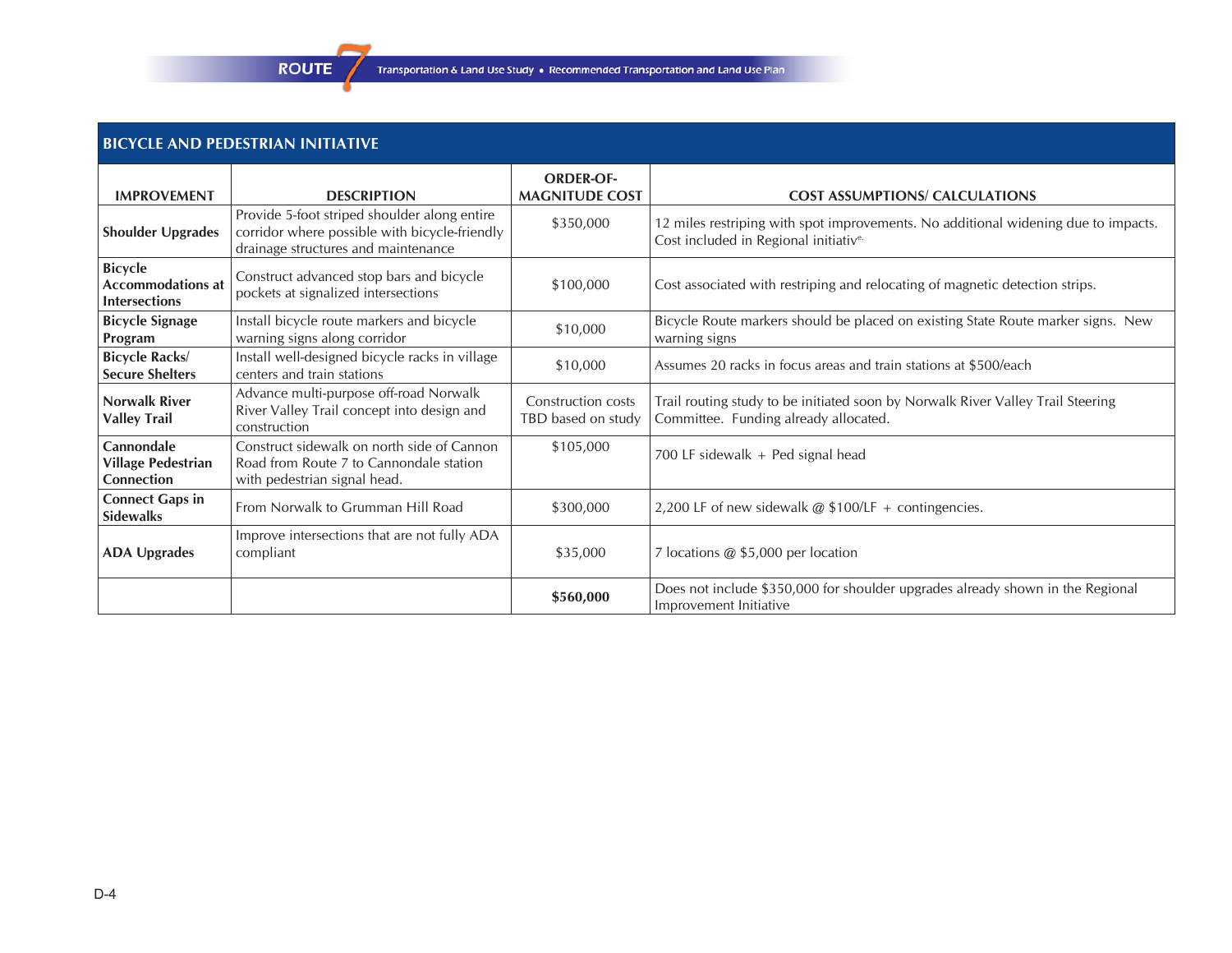

## **BRANCHVILLE ENHANCEMENT PLAN INITIATIVE**

|                                             |                                                                                                                                        | <b>ORDER-OF-</b>           |                                                                                                                                                                                                                                                                                                                                                                    |
|---------------------------------------------|----------------------------------------------------------------------------------------------------------------------------------------|----------------------------|--------------------------------------------------------------------------------------------------------------------------------------------------------------------------------------------------------------------------------------------------------------------------------------------------------------------------------------------------------------------|
| <b>IMPROVEMENT</b>                          | <b>DESCRIPTION</b>                                                                                                                     | <b>MAGNITUDE COST</b>      | <b>COST ASSUMPTIONS/ CALCULATIONS</b>                                                                                                                                                                                                                                                                                                                              |
| Route 7 at<br><b>Old Town Road</b>          | New signal and reconstruction                                                                                                          | \$475,000                  | Relocate driveway plus new signal                                                                                                                                                                                                                                                                                                                                  |
| Route 7 at<br>Route 102                     | Additional turn lanes and signal<br>modifications                                                                                      | \$260,000                  | New southbound turn lane and signal                                                                                                                                                                                                                                                                                                                                |
| <b>Station surface</b><br>parking expansion | Adjacent to and south of existing surface lot;<br>15,000 SF; approximately 46 new spaces                                               | \$230,000                  | 46 spaces @ 325 SF per space @ \$5,000/space = 230,800.                                                                                                                                                                                                                                                                                                            |
| <b>Reconfigure station</b><br>access        |                                                                                                                                        | \$3.5 million              | Assumes \$1.25 million to reconstruct each bridge (2 bridges) and \$1 million for RR<br>crossing relocation.                                                                                                                                                                                                                                                       |
| Rear service road<br>and surface parking    | Approximately 60 new spaces and rear<br>service road                                                                                   | \$360,000                  | 60 spaces @ \$5,000/space = \$300,000; \$60,000 for service road. Does not include<br>property acquisition costs.                                                                                                                                                                                                                                                  |
| Median and curb<br>cut modifications        |                                                                                                                                        | \$250,000                  | 900 LF at 6' wide = 5,400 SF; Milling @ $$1/SF = $5,400$ ; Landscaping @\$10/SF =<br>\$54,000; 1800 LF granite curb @ \$35/LF = \$63,000; labor and materials \$125,000;<br>contingencies $75\%$ ; Total Cost = \$214,200.                                                                                                                                         |
| <b>Sidewalks</b>                            | Includes public open space and gathering<br>areas                                                                                      | \$250,000                  | 1800 LF = $$180,000 + crosswalks$ , signal heads and contingencies.                                                                                                                                                                                                                                                                                                |
| <b>Parking Structure</b><br>(Phase 2)       | Located on southwest corner of Route 102/<br>Route 7 intersection; 200 spaces; 3 levels                                                | \$5.1 million              | 75,000 SF in 3 levels; 10,000 SF of retail @ \$40/SF = \$400,000; 65,000 parking<br>= 185 spaces (350 SF/space) @ \$25,000/space = \$4,625,000; Total cost =<br>\$5,025,000.                                                                                                                                                                                       |
| <b>Mobility Hub</b><br>(Phase 2)            | Construct intermodal hub in Branchville that<br>includes various modes, public space, real-<br>time information, and commuter services | \$750,000                  | Includes drainage (\$20K), site reclaimation (\$20K) parking and roadway (\$84K),<br>curbing, sidewalks and plazas (\$52.5K), ped bridge (\$100K), lighting (\$30K), kiosk<br>$(\$20K)$ , bus shelter (\$40K), furnishings and landscaping (460K) = \$426,500 + 75%<br>contingencies. Does not include property acquisition or environmental remediation<br>costs. |
| Sidewalks (Phase 2)                         |                                                                                                                                        | \$100,000                  | 700 LF of additional sidewalk (in addition to Option 1) = $$70,000 + \text{contingencies.}$                                                                                                                                                                                                                                                                        |
| New shuttle service<br>(Phase 2)            | New shuttle loop between Georgetown,<br>Branchville, and Ridgefield serving<br>commuters and visitors to all three villages            | \$80,000                   | Cost for vehicle. Potential public/private partnership; operating costs not included.                                                                                                                                                                                                                                                                              |
|                                             |                                                                                                                                        | \$5,325,000<br>\$6,030,000 | Phase 1<br>Phase $2$ – not including property acquisition costs                                                                                                                                                                                                                                                                                                    |
|                                             | <b>TOTAL INFRASTRUCTURE INVESTMENT:</b>                                                                                                | \$11,355,000               | <b>Total</b>                                                                                                                                                                                                                                                                                                                                                       |